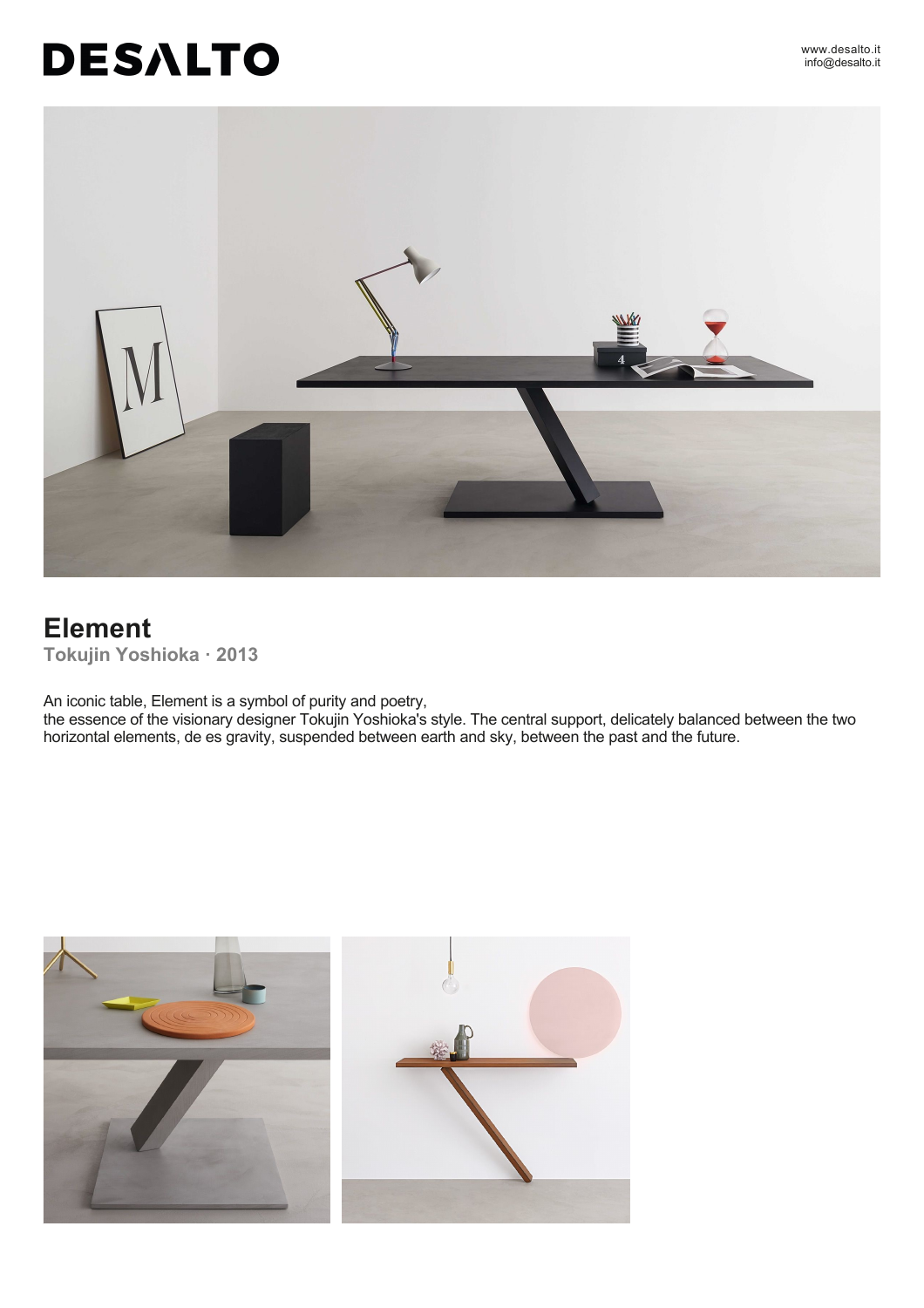## **Available models**

Disassembling table with steel frame, metal or MDF top, in lacquered or materic spread by hand finishings.





Element

height 72 cm

measures 148 x 148 cm



Element

height 95 cm

measures 38 x 130 38 x 150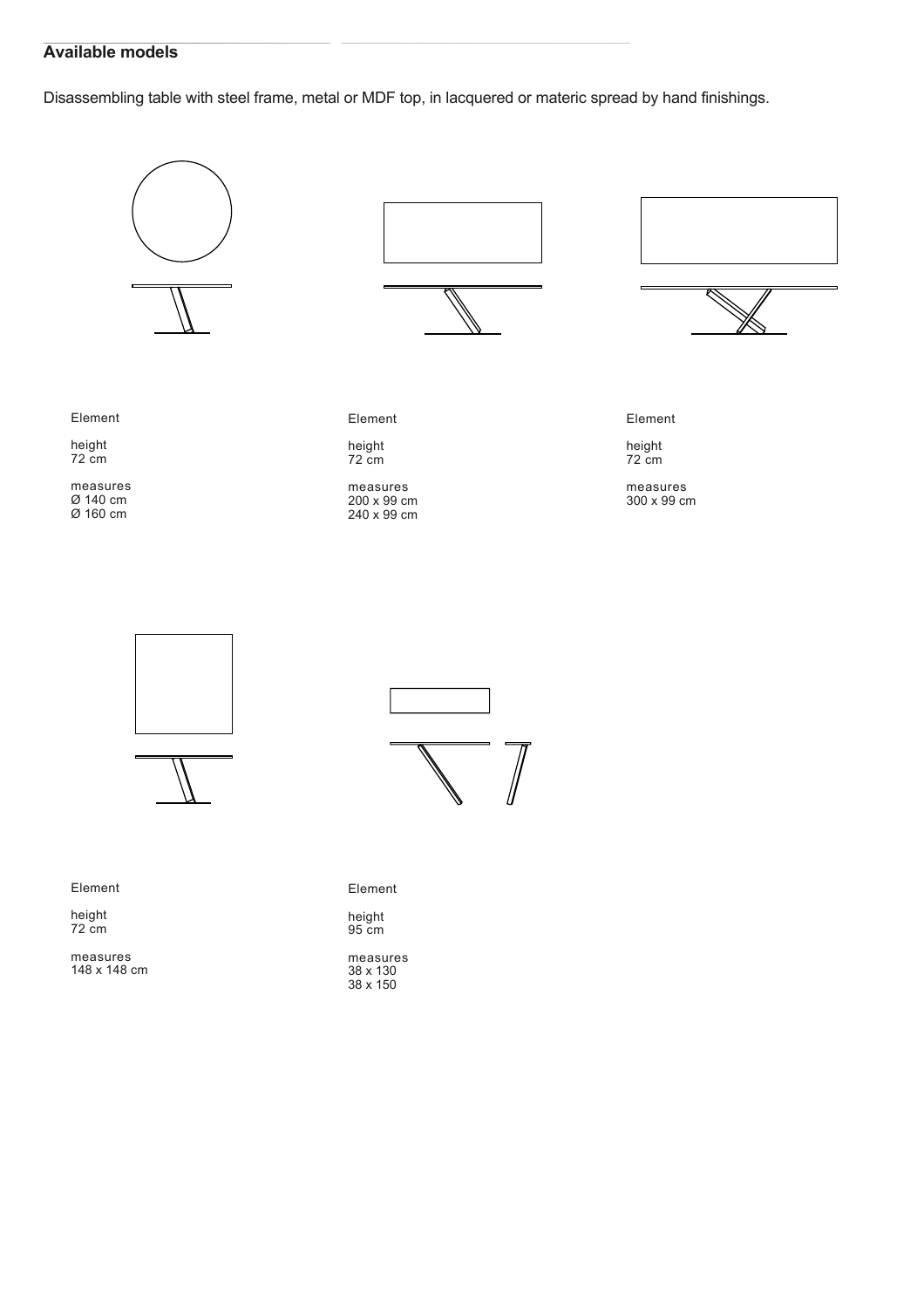## **Finishing**

## **Base**

**Handcraft finishes**



**Lacquers**



### **Top**

**Handcraft finishes**

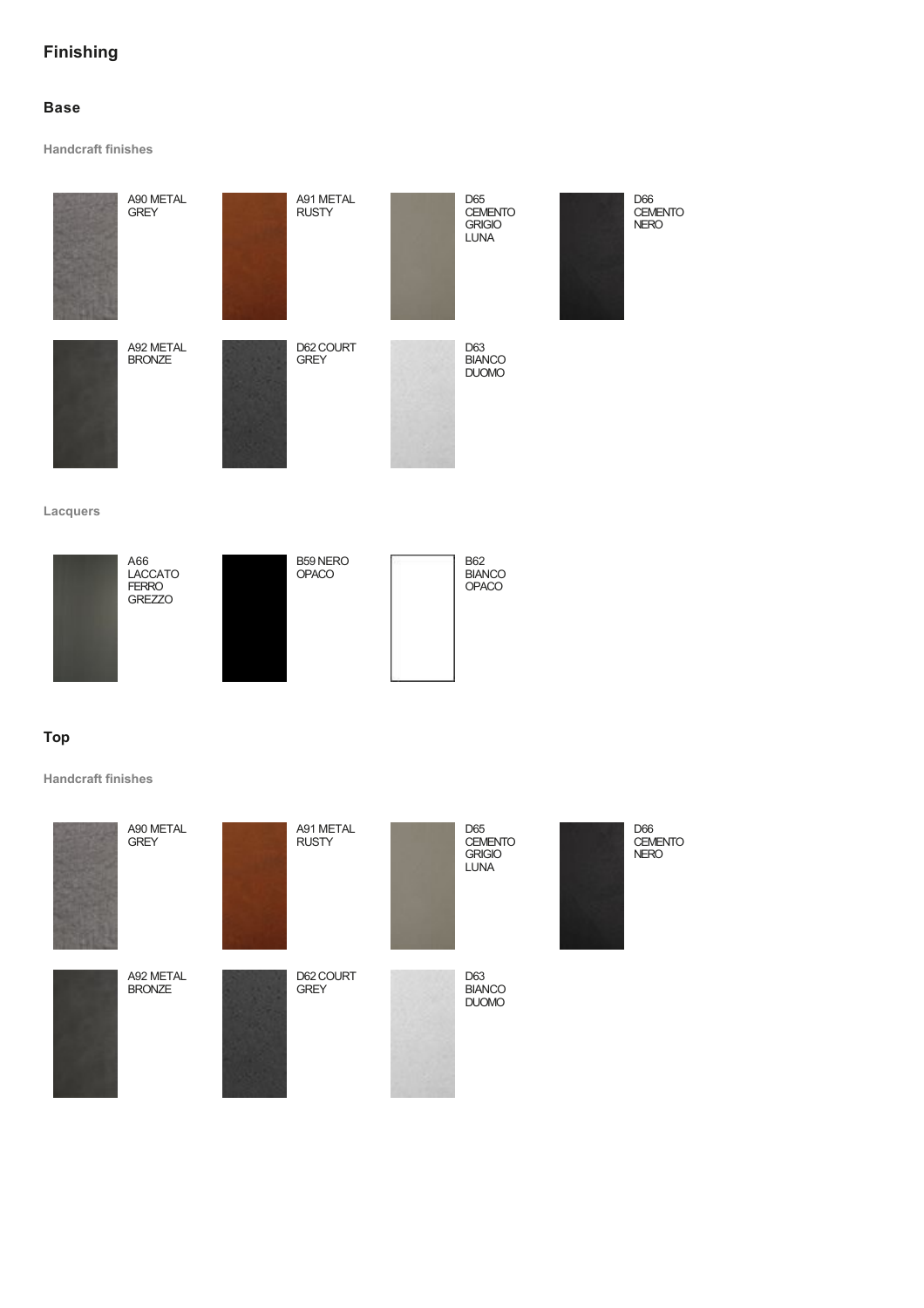#### **Glass**



E18 BIANCO OPACO

**Lacquers**